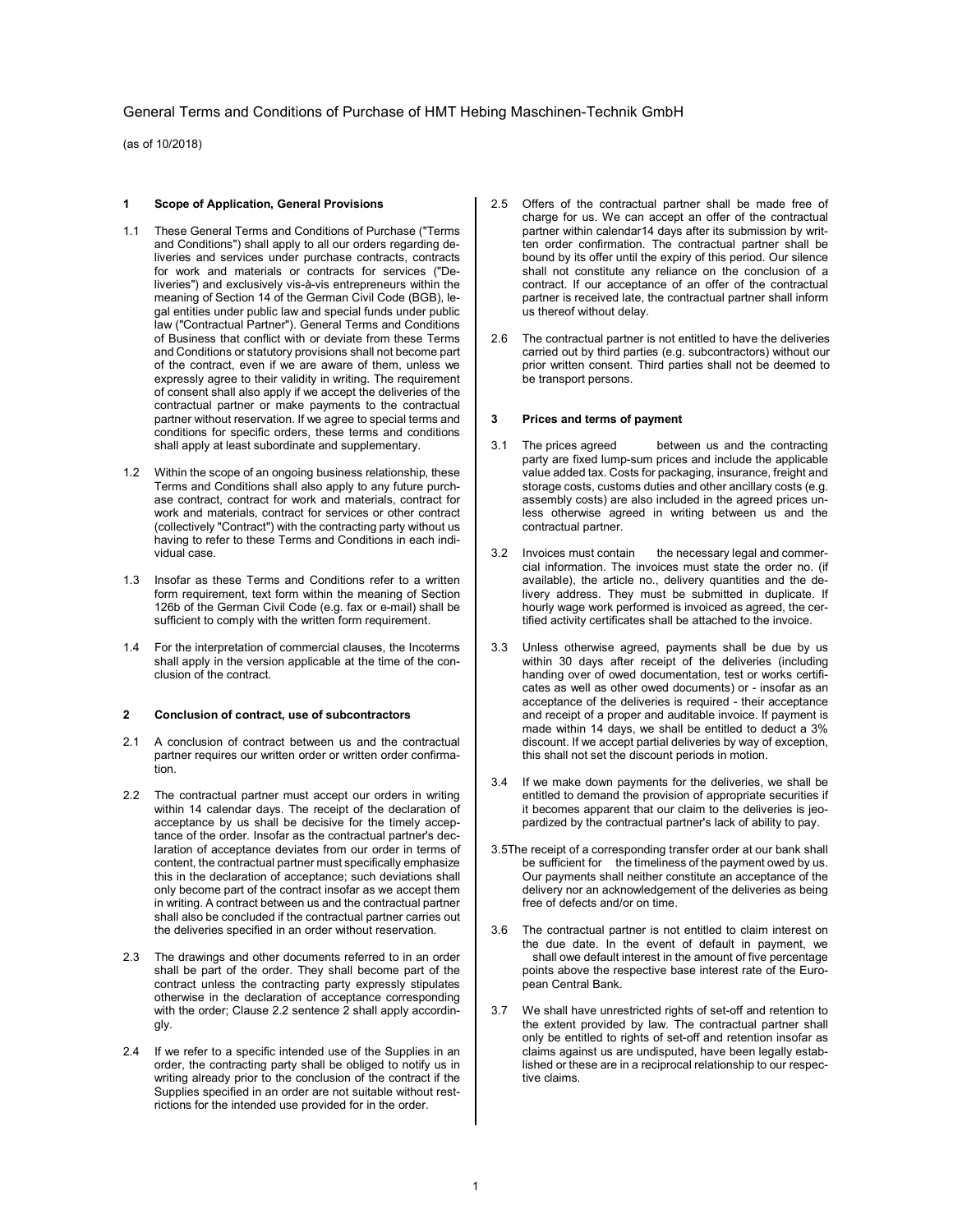(as of 10/2018)

- 4 Delivery, Delivery Dates, Delay in Delivery and Force Majeure
- 4.1 Deliveries shall be made on a DDP basis to the place of delivery designated in the contract ("place of delivery"), unless otherwise agreed. The contracting party shall enclose the documentation, test or works certificates, spare parts lists, operating instructions and other documents owed under the contract with the deliveries free of charge. The contracting party shall be obliged to pack the supplies safely and to insure them for transport. The contractual partner shall be obliged to ensure that both the transport packaging and the outer packaging within the meaning of the Packaging Ordinance are made of recyclable material as far as possible. Unless otherwise agreed, the contractual partner shall not be entitled to make partial deliveries or render partial services.
- 4.2 A delivery bill must be enclosed with each delivery. The delivery bill shall specify the delivery items individually with their dimensions, their weight, their number of pieces and the respective order numbers (if available) as well as the place of delivery. Partial, residual and replacement deliveries shall always be designated as such on the delivery bill.
- 4.3 Before or at the latest upon departure of each delivery, a dispatch note must be submitted to our Purchasing Department. These must contain the same information as the delivery bill. The dispatch note must reach us before the arrival of the delivery.
- 4.4 If deliveries are intended for export, pro forma commercial invoices, certificates of origin and other export documents required by the import regulations of the destination country shall be submitted prior to shipment.
- 4.5 The agreed delivery dates and deadlines ("Delivery Dates") are binding. If the contract does not contain any information about the delivery date, the deliveries shall be made within 14 calendar days. Compliance with the delivery date shall be conditional upon the Supplies being handed over to us at the place of delivery on the delivery date. If the deliveries require acceptance, the respective delivery date shall be deemed to have been met if the contracting party makes the deliveries available to us on the delivery date, ready for acceptance. Premature deliveries are not permitted.
- 4.6 If the contractual partner recognizes that a delivery date cannot be met, he must inform us immediately in writing, stating the reasons and the expected duration of the delay. The contractual partner's obligation to comply with the delivery dates shall remain unaffected by this.
- 4.7 If the contractual partner is in default of delivery, we shall have the right to demand payment of a contractual penalty in the amount of 0.5% of the agreed net price for each commenced calendar week of the default in delivery, but not more than a total of 5% of the agreed net price of the deliveries in default. The assertion of any further damages shall remain unaffected. Contractual penalties already paid shall, however, be credited against this amount. We may also claim the contractual penalty if a reservation is not made upon acceptance of the deliveries, but beyond the final payment for the delivery only if we reserve the right to do so upon final payment.
- 4.8 If we are hindered in the performance of the contract by events of force majeure affecting us, a supplier, subcontractor or customer of ours, e.g. natural disasters, civil unrest, war, strike, accidents, official orders, intervention by third parties, we shall be entitled to postpone the performance of the contract for the duration of the hindrance plus a reasonable start-up period. Events of force majeure shall be

deemed to include unforeseen events which make it substantially more difficult or impossible for us to perform the contract and which we were unable to avert with reasonable care in the circumstances of the individual case, e.g. shortage of raw materials or operating materials, breakdown of machinery, shortage of energy, obstruction of transport routes, of more than just a short duration in each case, even if these affect a supplier, subcontractor or customer of ours. We shall inform the contractual partner of the occurrence of the hindrance. If the hindrance lasts longer than three (3) months, we are entitled to withdraw from the contract. The contractual partner shall have the same right.

#### 5 Acceptance, transfer of risk and ownership

- 5.1 Deliveries shall only require acceptance if this has been expressly agreed between us and the contractual partner or if this results from the statutory provisions.
- 5.2 Unless otherwise agreed, we may declare acceptance in any case up to 14 calendar days after notification that the Supplies are ready for acceptance. Partial acceptances are generally excluded. In all other respects, our rights and obligations in respect of acceptance shall be governed by the statutory provisions.
- 5.3 The risk of accidental loss and accidental deterioration of the deliveries shall pass to us upon their handover at the agreed place of delivery. If the deliveries require acceptance, the risk of accidental loss and accidental deterioration of the delivery shall only pass to us upon acceptance.
- 5.4 If, by way of exception, a reservation of title is agreed between the contractual partner and us, this shall have the effect of a simple reservation of title. We reject an extended or expanded retention of title. By payment of the price, ownership of the supplies shall pass from the contracting party to us at the latest. We shall be entitled to mix, process or combine Deliveries delivered under retention of title in the ordinary course of business with effect for us and also to resell them.

## 6 Warranty

## 6.1 Material defects:

- 6.1.1 The contracting party warrants that the supplies are free from material defects at the time of transfer of risk. Unless otherwise agreed, the supplies of the contracting party must in all respects comply with the contractually agreed quality, the product and environmental protection laws, the relevant safety regulations, ordinances and provisions of authorities and trade associations as well as the latest state of science and technology, be of high quality in terms of type and grade and be suitable for the contractually stipulated or customary use.
- 6.1.2 We shall be entitled to demand that the contractual partner remedy the defect or deliver a new product ("subsequent performance") at our discretion. The contractual partner .<br>shall bear all costs for the purpose of subsequent performance, such as transport, travel-, labor and material costs.
- 6.1.3 Our legal obligation to give notice of defects is limited to the inspection of the deliveries with regard to their quantity, type of goods, any externally visible transport damage or other obvious defects. A notice of defects is in any case timely if it is made within a period of five calendar days after delivery or, in the case of hidden defects, after discovery of the respective defect. We shall not be subject to any obligations to inspect and give notice of defects that go beyond the foregoing.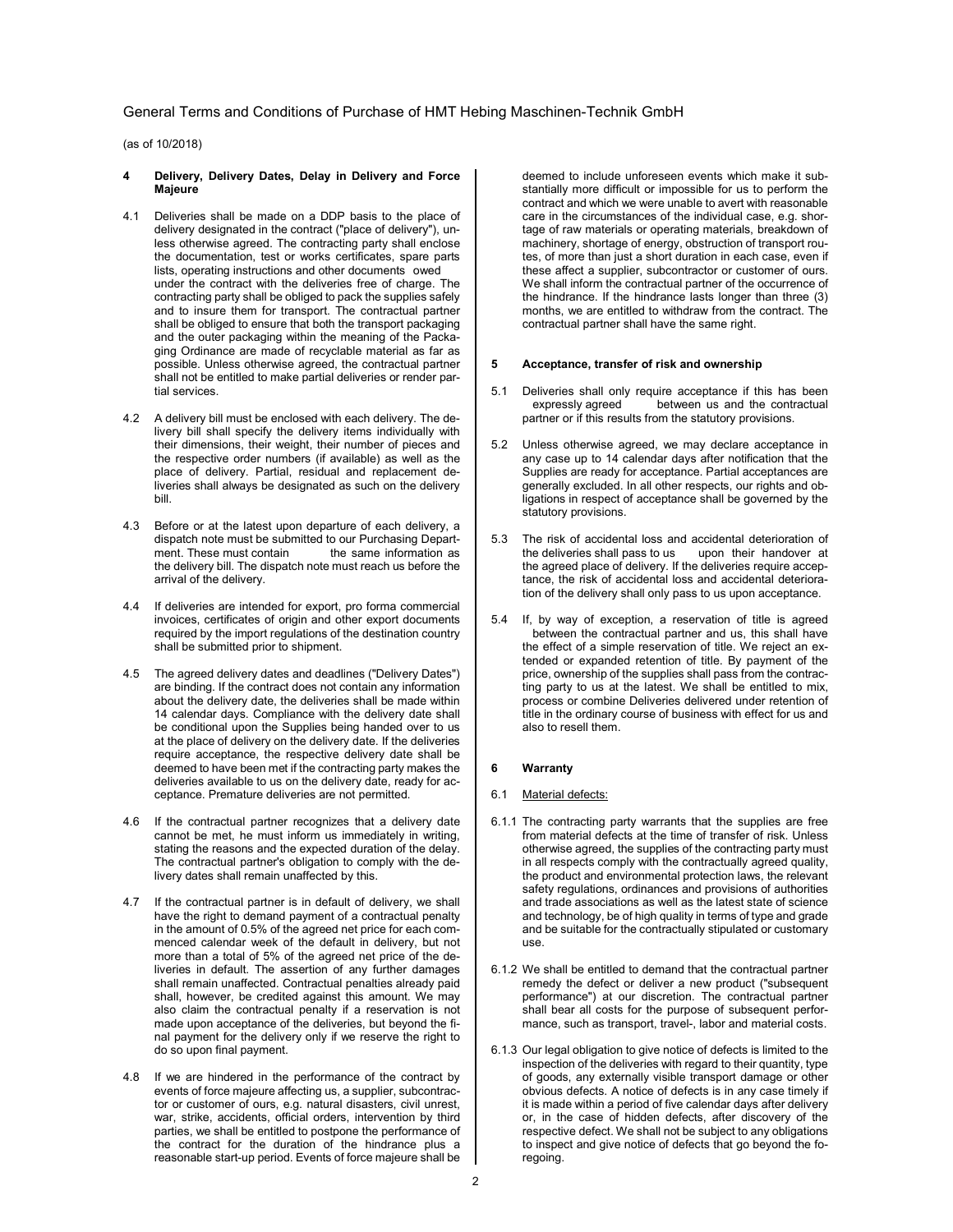(as of 10/2018)

### 6.2 Legal defects:

- 6.2.1 The contracting party warrants that the supplies are free from defects in title at the time of transfer of ownership. In particular, it shall ensure that third parties cannot assert any rights with respect to the Deliveries, in particular no rights in rem and industrial property rights such as patent rights, trademark rights, utility models, design rights and copyrights (hereinafter referred to as "Property Rights") or that Property Rights of third parties are infringed within the Federal Republic of Germany or, if the Contracting Party has been informed thereof, within the country of destination of the Deliveries.
- 6.2.2 If a third party asserts claims against us due to the infringement of property rights with regard to the deliveries of the contracting party, the contracting party shall, at our discretion and at its own expense, either obtain a right of use, modify its delivery in such a way that the property right of the third party is not infringed or exchange its delivery for a new one - free of property rights of third parties.
- 6.3 A release of samples or specimens declared by us does not imply any limitation of defect rights and does not affect such rights of us.
- 6.4 Our payments shall not be deemed as acknowledgement of freedom from defects.
- 6.5 The limitation period for our claims for defects is 36 months from the transfer of risk, unless a longer limitation period for claims for defects applies by law.
- 6.6 Upon receipt of our written notice of defects by the contractual partner, the limitation of claims in connection with these defects shall be suspended until agreement has been reached with the contractual partner on the elimination of the defect and any consequences; however, the suspension shall end six (6) months after final rejection of the notice of defects by the contractor.
- 6.7 After a new delivery has been made, the warranty period for newly delivered supplies shall begin again, unless we had to assume, based on the conduct of the contractual partner, that the latter did not consider itself obligated to take the measure, but only undertook the subsequent performance as a gesture of goodwill or for similar reasons.
- 6.8 The contracting party shall indemnify us against claims for damages and reimbursement of expenses asserted against us by third parties on account of a defect for which the contracting party is responsible in relation to the supplies.
- 6.9 Notwithstanding any contractual rights in respect of defects, all our rights in respect of defects - due to material defects and defects of title - shall remain unaffected on the basis of the statutory provisions.

### 7 Product liability

- 7.1 The contracting party shall be responsible for all claims asserted by third parties for personal injury or property damage attributable to a defective delivery made by it and for which it is responsible, and shall be obliged to indemnify us against any liability resulting therefrom, in particular product liability.
- 7.2 Within the scope of the aforementioned indemnification obligation, the contractual partner shall reimburse all our costs arising from or in connection with a claim by third parties, including recall actions carried out by us. As far as possible and reasonable in the specific case, we shall inform the

contractual partner of the content and scope of such measures and give him the opportunity to comment.

7.3 The contractual partner shall be obliged to maintain product liability insurance at its own expense with coverage of at least EUR 2.5 million. The contractual partner shall send us a copy of the liability policy at any time upon request.

### 8 Spare parts and quality assurance

- 8.1 The contracting party shall be obliged to keep spare parts for the deliveries in stock for a period of at least ten (10) years after the respective delivery.
- 8.2 If the contracting party intends to discontinue the production of spare parts for the supplies, it shall notify us thereof without undue delay after the decision to discontinue has been made. This notification must be made at least 12 months before the discontinuation.
- 8.3 The contractual partner shall carry out quality assurance of a suitable type and scope and in accordance with the latest state of the art and shall provide us with evidence of this upon request. The contractual partner shall conclude a corresponding quality assurance agreement with us insofar as we consider this to be necessary.
- 8.4 All relevant provisions, regulations, ordinances and laws must be complied with for all deliveries, in particular the accident prevention regulations of the German Federation of Institutions for Statutory Accident Insurance and Prevention, the regulations of the VDE, VDI, DVGW, VdTÜV and the EC Machinery Directive.

### 9 Liability

- 9.1 The contractual partner shall be liable to us for damages and reimbursement of expenses in accordance with the statutory provisions, unless otherwise agreed.
- 9.2 We shall not be liable to the contractual partner for damages and reimbursement of expenses, irrespective of the legal grounds (contract, tort, breach of duties arising from the contractual obligation, indemnification, etc.).
- 9.3 The above exclusion of liability shall not apply in the event of liability under the Product Liability Act, in cases of intent or gross negligence, in the event of culpable injury to life, limb or health, or in the event of a breach of material contractual obligations, i.e. obligations the fulfillment of which is essential to the proper performance of the contract and on the fulfillment of which the contractual partner regularly relies and may rely.
- 9.4 However, liability for breach of material contractual obligations shall be limited to compensation for foreseeable damage typical for the contract, unless we are liable on the basis of intent or gross negligence, injury to life, limb or health or under the Product Liability Act.
- 9.5 Insofar as our liability is excluded or limited in accordance with the above clauses, this shall also apply to the corresponding personal liability of our employees, representatives and vicarious agents.

#### 10 Provisions

10.1 If we provide the supplier with materials, tools or other means of production (jointly referred to as "Provisions"), we shall retain title thereto. The contractual partner may only use the Provisions for our orders. Reproductions of